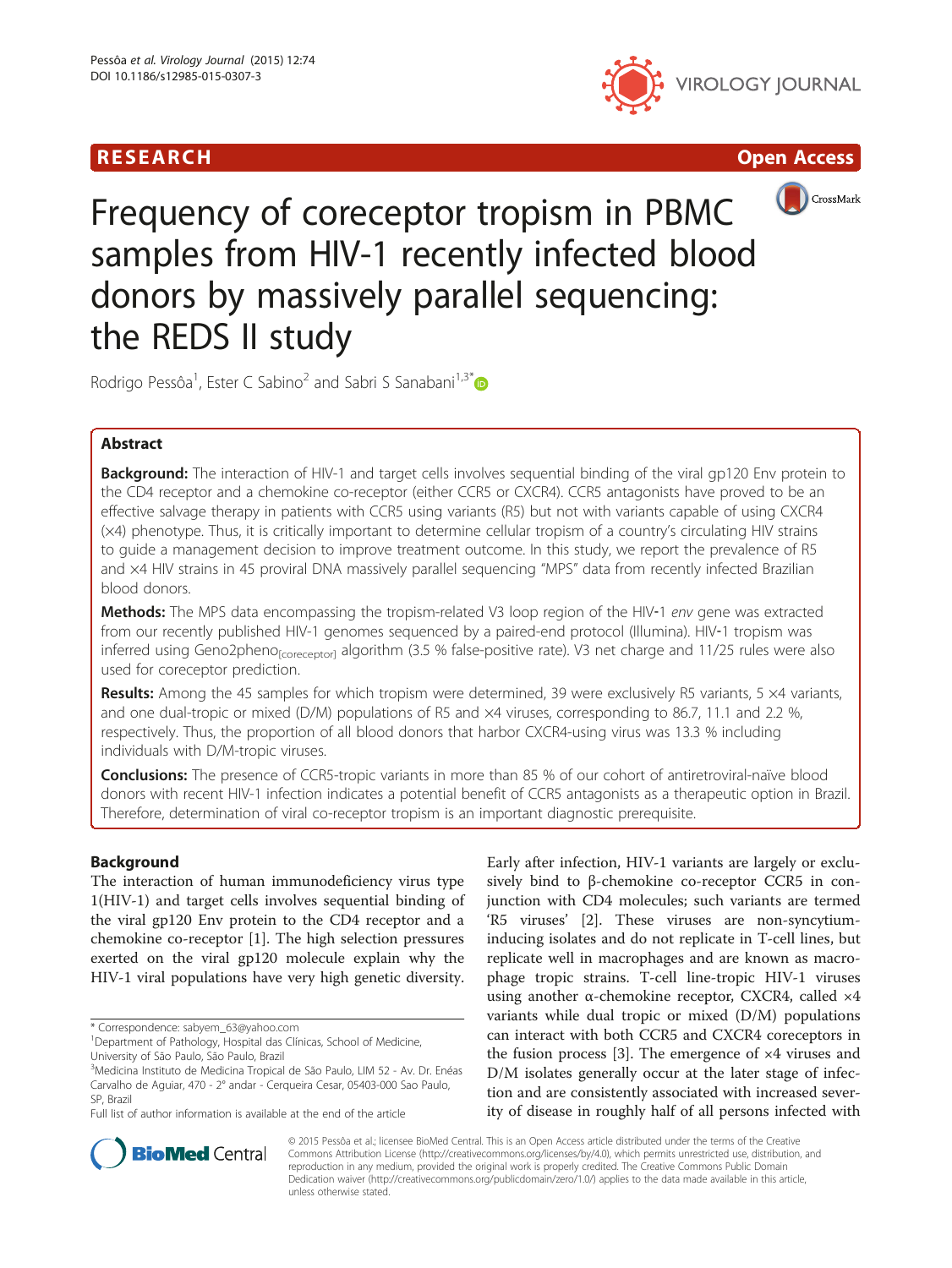HIV [\[4](#page-5-0)–[6\]](#page-5-0). Currently, there is much interest in determining coreceptor tropism before initiating treatment with the CCR5 coreceptor blocker maraviroc which has exclusive activity against R5 viruses [\[7](#page-5-0), [8](#page-5-0)]. HIV-1 tropism may be determined by phenotypic or genotypic assays. Phenotypic testing assess the ability of pseudoviruses carrying the entire cloned env gene from a patient's virus to infect CCR5 or CXCR4 reporter cell-lines that also express CD4 molecules [[9\]](#page-5-0). Although this approach has demonstrated good sensitivity and correlates well with clinical outcome [\[7](#page-5-0)], phenotypic testing are complex to perform, prohibitively expensive, and time-consuming. It may also be inferred genotypically from the 35-aminoacid V3 loop region of the viral envelope protein, gp120 sequence [\[10\]](#page-5-0). Emerging data from several studies indicate that genotypic approach has several advantages over the phenotypic assay that include a low cost, simpler technical demands, faster turnaround time, and more suitable to a large series compared with phenotypic tropism testing [\[11, 12](#page-5-0)]. Moreover, genotypic predictors proved to be highly concordant with phenotype data and can reliably be used to determine viral tropism particularly in treatment-experienced patients [\[8, 12](#page-5-0), [13\]](#page-5-0). Previous studies generally indicated that CXCR4-using viruses carry positively charged amino acids in the V3 loop, while CCR5 tropic viruses do not [[14](#page-5-0), [15](#page-5-0)]. In a clinical setting, detection of ×4 variants at low concentrations is considered important because they may potentially emerge during therapy with a CCR5 antagonist. To improve the laboratory detection sensitivity of ×4 minority species in aviremic patients, the European Consensus Group guidelines recommended generation of sequences through independent triplicate PCR amplification and/or by deep sequencing technology [\[12, 16](#page-5-0)].

Despite the fact that Maraviroc has been used in Brazil since 2007, few data are available about its efficacy during routine use. Recently, Alencar *et al.* [[17](#page-5-0)] found that 27.5 % of samples from patients failing previous antiretroviral therapy harbored one or more mutations that confer some degree of susceptibility to maraviroc. In another study, Araújo and coworkers [[18](#page-5-0)] reported that most of the resistance-associated mutations in ARV-naïve patients occur in subtype C compared with subtype B strains.

Here, we report the prevalence of R5, ×4, and D/M variants of HIV-1 from massively parallel sequencing "MPS" proviral data generated during the early phase of HIV-1 infection in a group of first-time Brazilian blood donors. Although plasma HIV-1 RNA has been widely used to determine the viral tropism the proviral PBMC DNA sequence can contain a variety of multiple archived genomes that are not present in plasma. This, combined with the stability of DNA compared with RNA, and the fact that HIV DNA recovered from the proviral compartment can reliably be used as an alternative to RNA tropism testing [[19](#page-5-0)–[22\]](#page-6-0) influenced our decision to use proviral DNA in this study.

## Methods

Previously, we had described the genetic diversity of HIV-1 using partial ( $n = 6$ ) and near full-length genomes (NFLG) sequence  $(n = 39)$  of human immunodeficiency virus Type 1 provirus deep sequencing data from recently infected donors at four blood centers participating in the Retrovirus Epidemiology Donor Study (REDS-II) International Program in Brazil [\[23\]](#page-6-0). Samples were classified by less-sensitive (LS) or "detuned" enzyme immunoassay (Vironostika HIV-1 MicroElisa; bioMérieux, Durham, NC) or an LS chemiluminescent immunoassay (Vitros HIV-1/2 Assay; Ortho Diagnostics, Rochester, NY) as recently infected at the time of donation based on antibody levels consistent with recent seroconversion (infected for <170 days) as previously described [\[24](#page-6-0)]. None of the participants received antiviral treatment before. All study subjects provided written informed consent. The study was approved by the local ethical review committee of participating institutions as well as the REDS-II collaborating centers (Blood Systems Research Institute/University of California at San Francisco, San Francisco, CA) and data coordinating center (Westat, Inc.) in the United States.

#### Extraction of reads spanning the V3 region from HIV MPS

In this study, a sub-library of the env V3 population sequence derived from each sample was created by mapping the raw MPS short reads to their corresponding V3 consensus sequence (Sequences positions: 210 to 315 [GenBank accession no. K03455] in standard reference HXB2) using the CLC Genomics Workbench version 7.0.4 (CLC Bio, Aarhus, Denmark). To avoid artificial generation of in silico chimeras through assembly and to evade inflating the diversity estimates of the V3 region, the analysis was restricted to individual paired-end reads that encompass the complete V3 region from each dataset. The reads were aligned, truncated and translated for genotyping. Prior to the determination of viral tropism, the MPS data were filtered out by the presence of frame shifts, stop codons, and base-call ambiguity.

#### Determination of HIV-1 coreceptor tropism

HIV-1 co-receptor tropism was assessed from the filtered V3 MPS data using the new prediction tool geno2pheno-C\_NGS-Sanger implemented in the Geno2Pheno [coreceptor] ([http://coreceptor.bioinf.mpi-inf.mpg.de/\)](http://coreceptor.bioinf.mpi-inf.mpg.de/), which uses support vector machine technology. To minimize the number of false predictions of CXCR4 tropic sequences as CCR5 tropic, tropism was inferred using cutoffs optimized and validated in the maraviroc treatment-experienced trials and A4001029 clinical trials [\[16,](#page-5-0) [25\]](#page-6-0). Therefore, ×4 or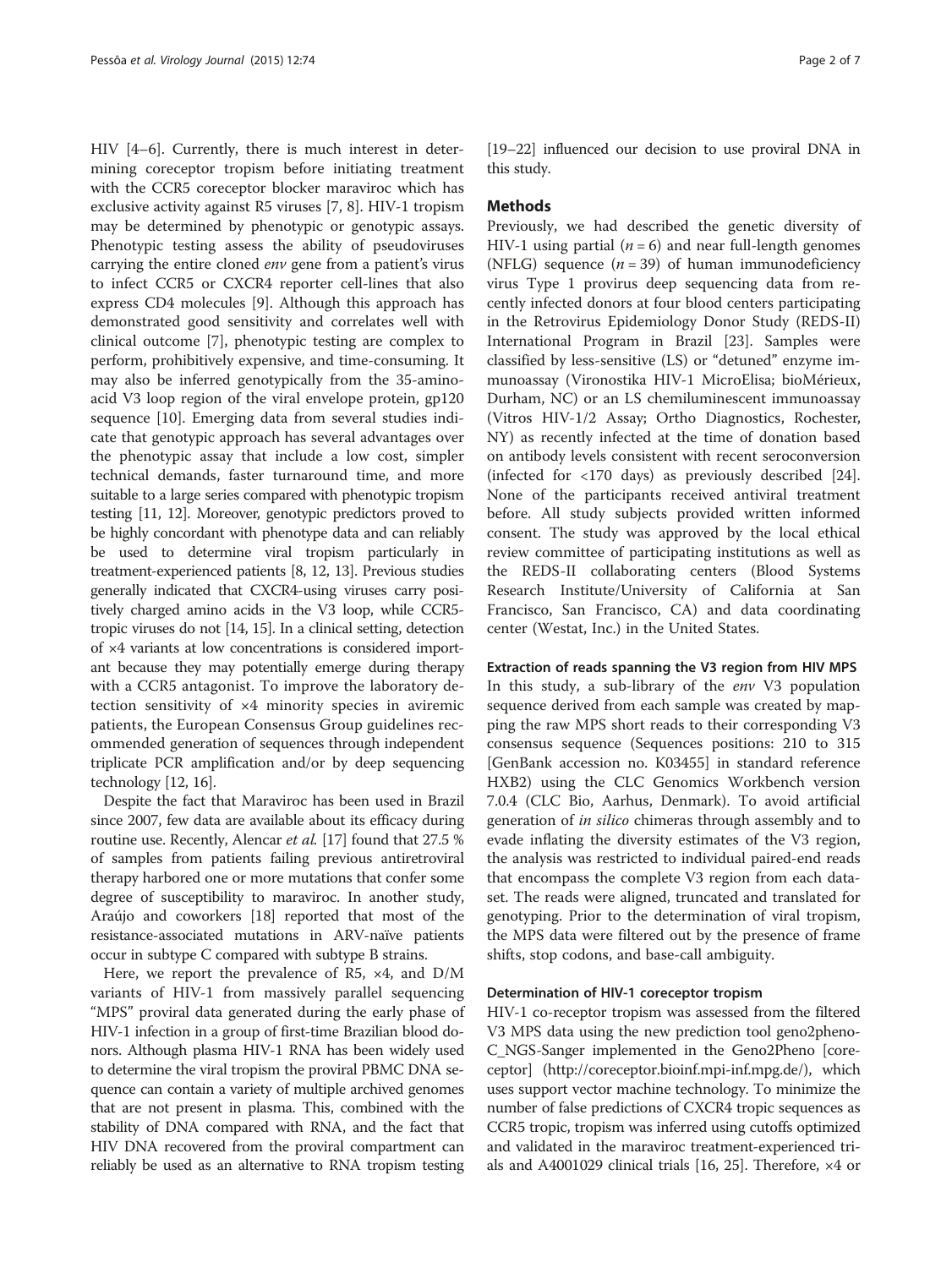D/M viruses (non-R5) were reported positive if their sequences had a prediction FPR result of  $\leq 3.5$  % (3.5 %) probability of classifying an R5 virus falsely as ×4) or the 11/25 rule [[26](#page-6-0)] predicted a ×4 virus, otherwise, they were considered CCR5-tropic viruses. The detection threshold of minor ×4 variants varied according to the number of extracted full-length reads of V3 for each sample. Moreover, the overall net charge (NC) of V3 amino acid  $(R + K − D − E)$  were assigned to each sequence fragment to predict HIV-1 tropism [[27](#page-6-0), [28](#page-6-0)]. Sequences with NC values <5.0 were classified as R5, whereas sequences with NC values  $\geq 5.0$  were classified as  $\times 4$ .

## Nucleotide distance analysis

The intra-host viral genetic diversities of the V3 nucleotide sequences were computed from all available deep sequences in each clinical sample using the maximum composite likelihood in MEGA version 6 [\[29](#page-6-0)].

#### Nucleotide sequence accession numbers

The sequencing data have been uploaded to zenodo <https://zenodo.org/> (DOI: 10.5281/zenodo.14666).

#### Results

The near full-length genomes and/or larger fragments of the 45 V3 MPS data used in this study have recently been described for their genetic variability [[23](#page-6-0)]. This analysis indicated that 28 (62.2 %) were subtype B sequences, 11 (24.4 %) BF1 recombinants, 2 (4.4 %) BC recombinants, 1 (2.2 %) were BC and BCF1 each, 1 (2.2 %) CRF45\_cpx, and 1 (2.2 %) were the newly described CRF70\_BF1 [[30\]](#page-6-0). The tropism predictions, FPR values, and V3 net charges are shown in Table [1.](#page-3-0) The datasets of the V3 sequence extracted from the NFLGs ranged from 7 sequences in patient 10BR\_SP048 to 14026 sequences in patient 10BR\_PE091. After removal of scaffolding reads not covering the complete V3 region, the coverage dropped from 282 to one read in subject 10BR\_MG029. Overall, 68.9 % of the samples showed a V3 loop region covered by more than 100 sequencing reads. All MPS reads from the 45 proviral samples in which a complete V3-loop sequence was found were submitted to the geno2pheno [coreceptor] prediction tool. This analysis revealed virus populations with a pure R5 and  $\times$ 4 phenotype in 39 (86.7 %) and 5 (11.1 %) blood donors, respectively. The presence of D/M-tropic sequences was found in one (2.1 %) subject. Thus, the proportion of all blood donors that harbor CXCR4-using virus was 13.2 % including the donor with D/M-tropic viruses. According to the NC, 66.6 % of sequences predicted as ×4 by geno2pheno showed NC values ≥ 5; similarly, 95 % of sequences predicted as R5 by geno2pheno had NC values below 5. Regarding the D/M viruses, the V3 domains sequences displayed NC < 5.

The V3 consensus sequences from the 45 samples were aligned and investigated for the presences of the GWGR motif in the V3 loop, a feature commonly observed on the Brazilian B subtype samples (Fig. [1](#page-4-0)). The tetrapeptide GWGR\AWGR motif in the V3 loop apex sequence was observed in 5 (11.1 %) donors infected with pure subtype B and all had predicted R5 viruses. The aligned sequences were also analyzed for the presence of A316T and I323V resistance-conferring point mutations to maraviroc in R5 and D/M viruses The A316T substitution was detected in 7 (17.9 %) donors, whereas the I323V substitution was detected in only three (7.7 %) subjects; both mutations have been shown to confer maraviroc partial resistance [\[31\]](#page-6-0). Phenotypic assays are necessary to confirm the influence of this mutation to maraviroc susceptibility. Since maraviroc was used in Brazil after 2007 on therapy-failure patients, high rate in treatment-naïve samples may be related to the transmission of maraviroc-resistant variants from patients with treatment experience.

### **Discussion**

In this study, we sought to estimate the prevalence of coreceptor tropism of the archived strains at the time of primary infection using a total of 45 MPS data from HIV-1 recently infected Brazilian first-time blood donors. We found 6 ×4 strains (13.3 %) including the D/M tropic populations  $(n = 1)$  and 39 exclusive R5 variants (86.7 %). The prevalence found for  $\times$ 4 DNA was similar to that reported 16.4 %–17.2 % of  $\times$ 4 and D/M-tropic strains in recent HIV-1 seroconverter Spanish subjects [[32, 33](#page-6-0)]. These results were also comparable to those of Frange et al. [[34\]](#page-6-0) who reported a relatively high frequency  $(15.9 %)$  of  $\times 4$  and  $D/M$  virus in 390 HIV-1 subtype-B infected patients diagnosed at the time of primary infection. Our results were also consistent with those of a previous study in drug-naive chronically HIVinfected individuals [[35, 36\]](#page-6-0) and in suppressed patients with a shorter history of viremia suppression [[37](#page-6-0)–[39\]](#page-6-0). In contrast, our prevalence estimates of CXCR4-using viruses is higher than those found in 126 recently infected men having sex with men in the USA study of 3.2 % [[40\]](#page-6-0) and less than the rate of prevalence reported in our previous study in recently infected Brazilian subjects (30.2 %) [\[41](#page-6-0)]. Factors that might have contributed to the differences observed were the sample size, type of samples, the sequencing method, the test replications, the FPR cutoff, and prediction algorithms used.

The relatively high rate of CXCR4-using viruses in this study may be explained by the application of deep sequencing technology which has improved the prediction of HIV tropism as has been reported in previous studies [[16,](#page-5-0) [42](#page-6-0), [43](#page-6-0)]. Using our approach, we were able to detect one ×4 variant that existed as a mixture along with R5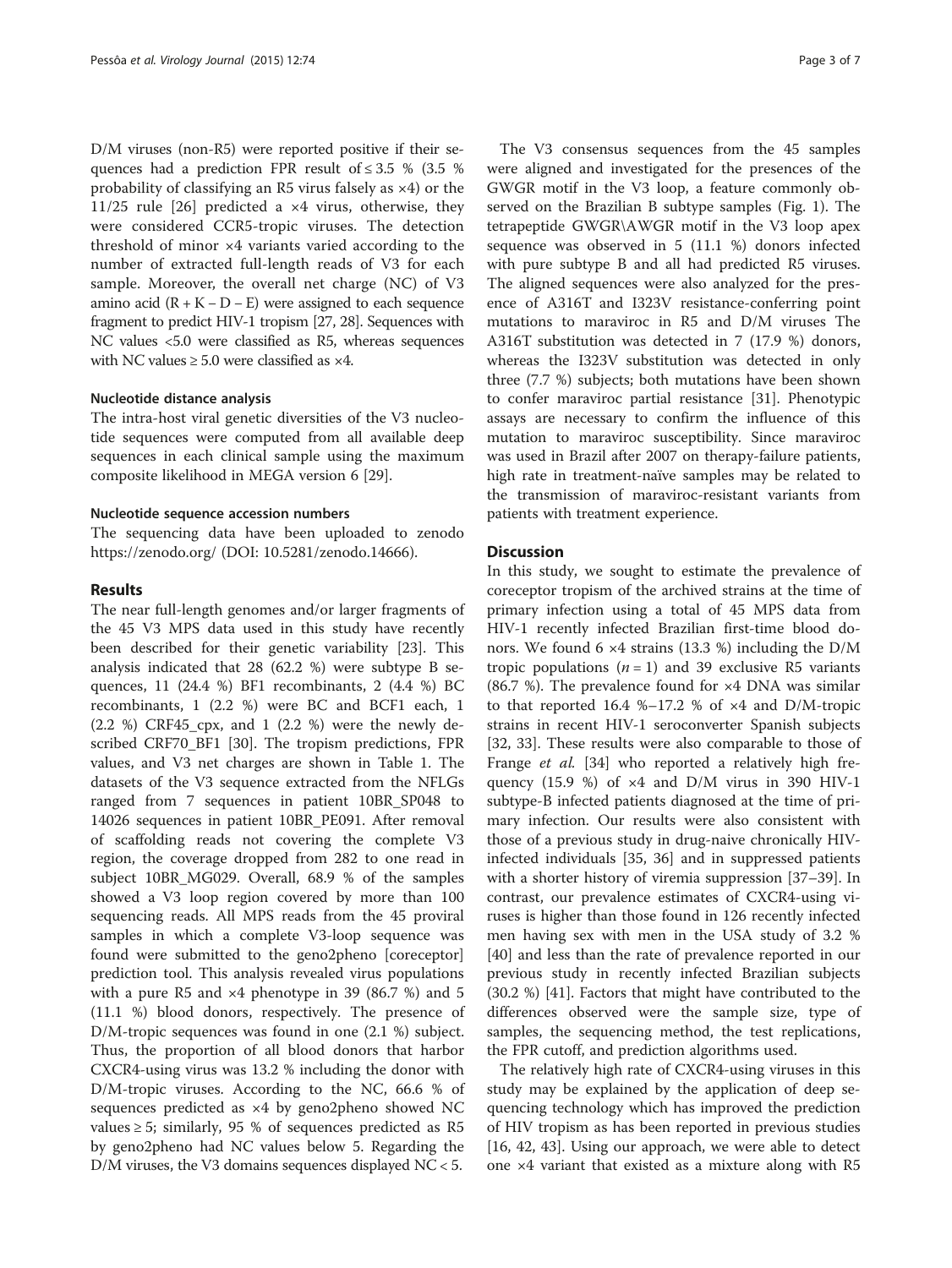<span id="page-3-0"></span>

|  |  |  | <b>Table 1</b> Genetic subtype, coreceptor usage, net charge and sequence coverage across V3 region in PBMC for the HIV-1 isolates |  |  |  |  |  |  |
|--|--|--|------------------------------------------------------------------------------------------------------------------------------------|--|--|--|--|--|--|
|--|--|--|------------------------------------------------------------------------------------------------------------------------------------|--|--|--|--|--|--|

| Sample ID  | Subtype based<br>on NFLG <sup>1</sup> | geno2pheno<br>(3.5 % FPR <sup>2</sup> ) | Coverage including<br>all short reads | Overall mean<br>Div.% | Coverage of the V3<br>reads after filteration | Subtype based on<br>the V3 sequence | Number of seq. with<br>charges $<$ 5/ $\geq$ 5 |
|------------|---------------------------------------|-----------------------------------------|---------------------------------------|-----------------------|-----------------------------------------------|-------------------------------------|------------------------------------------------|
| 10BR_001PE | B                                     | $\times 4$                              | 322                                   | 1.1                   | 132                                           | $\sf B$                             | 06/126                                         |
| 10BR_003MG | BF1                                   | R <sub>5</sub>                          | 9985                                  | 0.7                   | 532                                           | F1                                  | 531/01                                         |
| 10BR_003SP | B                                     | R <sub>5</sub>                          | 876                                   | 1.4                   | 296                                           | B                                   | 270/26                                         |
| 10BR_007MG | B                                     | R <sub>5</sub>                          | 80                                    | 1.3                   | $\overline{4}$                                | B                                   | 04/00                                          |
| 10BR_008SP | B                                     | R <sub>5</sub>                          | 655                                   | 0.7                   | 120                                           | B                                   | 119/1                                          |
| 10BR_009SP | B                                     | R <sub>5</sub>                          | 1031                                  | 1.0                   | 290                                           | $\sf B$                             | 271/19                                         |
| 10BR_010MG | BCF1                                  | R <sub>5</sub>                          | 13756                                 | 1.0                   | 763                                           | F1                                  | 736/27                                         |
| 10BR_010PE | Β                                     | R <sub>5</sub>                          | 1103                                  | 0.8                   | 345                                           | $\sf B$                             | 330/15                                         |
| 10BR_011SP | CRF45_cpx                             | R <sub>5</sub>                          | 24                                    | 0.8                   | 10                                            | A1                                  | 10/00                                          |
| 10BR_014SP | B                                     | R <sub>5</sub>                          | 404                                   | 0.7                   | 176                                           | $\sf B$                             | 174/02                                         |
| 10BR_015RJ | BF1                                   | R <sub>5</sub>                          | 3687                                  | 1.4                   | 818                                           | F1                                  | 813/05                                         |
| 10BR_017SP | BF1                                   | R <sub>5</sub>                          | 494                                   | 0.4                   | 8                                             | F1                                  | 08/00                                          |
| 10BR_017MG | BF1                                   | R <sub>5</sub>                          | 31                                    | 0.7                   | 108                                           | F1                                  | 108/00                                         |
| 10BR_018PE | BC                                    | R <sub>5</sub>                          | 48                                    | 0.0                   | 13                                            | $\sf B$                             | 13/00                                          |
| 10BR_021SP | Β                                     | R <sub>5</sub>                          | 838                                   | 1.0                   | 289                                           | $\sf B$                             | 288/01                                         |
| 10BR_023RJ | BF1                                   | R5/x4                                   | 446                                   | 1.5                   | 248                                           | F1                                  | 248/00                                         |
| 10BR_026RJ | BF1                                   | R <sub>5</sub>                          | 3281                                  | 1.1                   | 888                                           | $\sf B$                             | 48/840                                         |
| 10BR_029MG | Β                                     | $\times 4$                              | 282                                   | 0.0                   | 1                                             | $\sf B$                             | 00/01                                          |
| 10BR_029PE | BCF1                                  | $\times 4$                              | 909                                   | 0.9                   | 183                                           | F1                                  | 06/177                                         |
| 10BR_032RJ | B                                     | R <sub>5</sub>                          | 1732                                  | 2.0                   | 733                                           | B                                   | 733/00                                         |
| 10BR_034MG | BF1                                   | R <sub>5</sub>                          | 844                                   | 0.7                   | 51                                            | $\sf B$                             | 51/00                                          |
| 10BR_034PE | B                                     | R <sub>5</sub>                          | 679                                   | 0.9                   | 369                                           | B                                   | 350/19                                         |
| 10BR_035MG | B                                     | R <sub>5</sub>                          | 851                                   | 1.2                   | 469                                           | B                                   | 462/07                                         |
| 10BR_038SP | B                                     | R <sub>5</sub>                          | 2247                                  | 1.8                   | 352                                           | $\sf B$                             | 338/15                                         |
| 10BR_041RJ | BF1                                   | R <sub>5</sub>                          | 342                                   | 0.8                   | 160                                           | F1                                  | 147/13                                         |
| 10BR_042SP | B                                     | R <sub>5</sub>                          | 1269                                  | 2.0                   | 293                                           | $\sf B$                             | 279/14                                         |
| 10BR_043SP | Β                                     | $\times 4$                              | 65                                    | 1.7                   | 26                                            | $\sf B$                             | 006/2020                                       |
| 10BR_045SP | B                                     | R <sub>5</sub>                          | 137                                   | 0.0                   | 8                                             | B                                   | 08/00                                          |
| 10BR_046RJ | CRF70_BF1                             | R <sub>5</sub>                          | 112                                   | 0.4                   | 32                                            | $\sf B$                             | 32/00                                          |
| 10BR_046SP | CF1                                   | R <sub>5</sub>                          | 2830                                  | 2.0                   | 278                                           | $\subset$                           | 273/5                                          |
| 10BR_048SP | BF1                                   | R <sub>5</sub>                          | $\overline{7}$                        | 0.0                   | 5                                             | B                                   | 05/00                                          |
| 10BR_049SP | Β                                     | R <sub>5</sub>                          | 632                                   | 3.5                   | 44                                            | B                                   | 44/0                                           |
| 10BR_050RJ | $\sf B$                               | R <sub>5</sub>                          | 1695                                  | 2.5                   | 341                                           | B                                   | 335/06                                         |
| 10BR 050SP | B                                     | R <sub>5</sub>                          | 1067                                  | $2.2\,$               | $47\,$                                        | B                                   | 35/12                                          |
| 10BR_051RJ | B                                     | $\times 4$                              | 4301                                  | 0.5                   | 482                                           | B                                   | 474/08                                         |
| 10BR_053PE | B                                     | R <sub>5</sub>                          | 2480                                  | 2.0                   | 784                                           | $\sf B$                             | 750/34                                         |
| 10BR_053RJ | BF1                                   | R <sub>5</sub>                          | 3718                                  | 0.9                   | 2011                                          | F1                                  | 1888/123                                       |
| 10BR_054RJ | Β                                     | R <sub>5</sub>                          | 2173                                  | 0.9                   | 745                                           | B                                   | 655/90                                         |
| 10BR_055SP | B                                     | R <sub>5</sub>                          | 1393                                  | 1.5                   | 59                                            | B                                   | 59/00                                          |
| 10BR 056PE | B                                     | R <sub>5</sub>                          | 551                                   | 0.5                   | $10$                                          | B                                   | 00/10                                          |
| 10BR_057SP | BF1                                   | R <sub>5</sub>                          | 2704                                  | 0.6                   | 1322                                          | F1                                  | 1319/3                                         |
| 10BR_091PE | B                                     | R <sub>5</sub>                          | 14026                                 | 0.8                   | 2165                                          | $\sf B$                             | 2161/4                                         |
| 10BR_097PE | B                                     | R5                                      | 3773                                  | 3.3                   | 697                                           | B                                   | 675/22                                         |
| 10BR_098PE | B                                     | R <sub>5</sub>                          | 10215                                 | 5.3                   | 1456                                          | B                                   | 1311/145                                       |
| 10BR_100PE | B                                     | R5                                      | 6060                                  | 3.7                   | 614                                           | Β                                   | 613/01                                         |

<sup>1</sup>Near Full-Length genomes, 2 False positive rate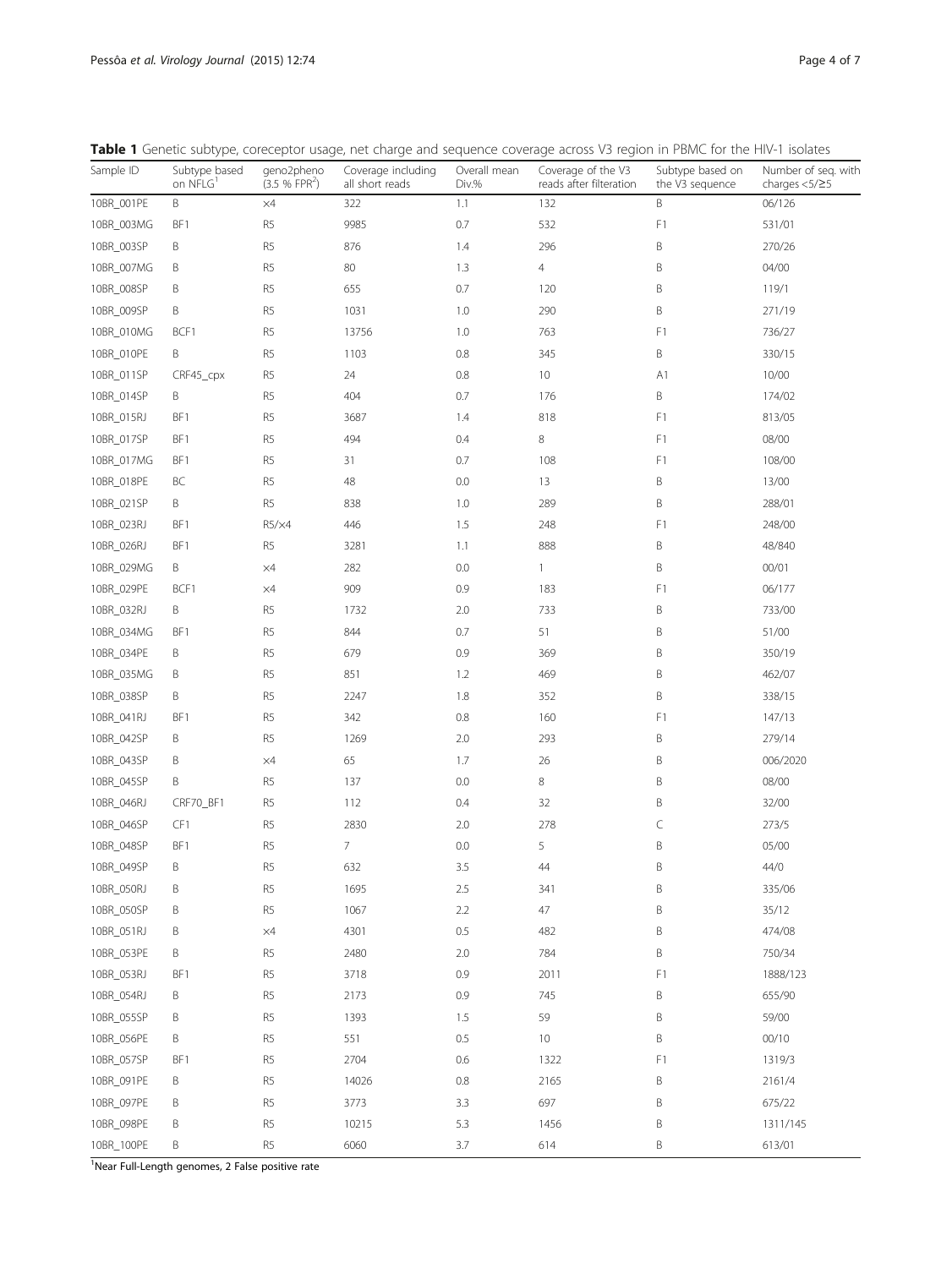<span id="page-4-0"></span>

|                          | 316                                                                                                                                                                                                    | 323 |                                                                              | Tropism        |       |
|--------------------------|--------------------------------------------------------------------------------------------------------------------------------------------------------------------------------------------------------|-----|------------------------------------------------------------------------------|----------------|-------|
|                          | B. FR. 1983. HXB2-LAI CTRPNNNTRKRIRI~QRGPGRAFVTIGKI GNMRQAHC                                                                                                                                           |     |                                                                              |                |       |
| 10BR_PE001               | IG.HL~~~SV.HVHQ.VL.DI.K.Y.                                                                                                                                                                             |     |                                                                              | X4             |       |
| <b>10BR MG003</b>        |                                                                                                                                                                                                        |     |                                                                              | R5             |       |
| <b>10BR SP003</b>        | S.HT~~~AW.Q.LYAT.E.L.DI                                                                                                                                                                                |     |                                                                              | R5             |       |
| <b>10BR MG007</b>        | . S. TX $\sim$ T. FAT . D. L . DI                                                                                                                                                                      |     |                                                                              | R5             |       |
| <b>10BR SP008</b>        | S.HF $\sim$ , G. LYAT. E. L.DI.K                                                                                                                                                                       |     |                                                                              | R5             |       |
| <b>10BR SP009</b>        | G. $HM \sim \sim AW.$ . V. YAT. E. $T.$ .I                                                                                                                                                             |     |                                                                              | R5             |       |
| 10BR MG010               |                                                                                                                                                                                                        |     |                                                                              | R5             |       |
| <b>10BR PE010</b>        | $\ldots$ $F$ $\ldots$ $G$ $H$ $\sim$ $\sim$ $R$ $\ldots$ $\ldots$ $\ldots$ $Y$ $T$ $D$ $L$ $D$ $I$ $\ldots$ $\ldots$                                                                                   |     |                                                                              | R5             |       |
| <b>10BR SP011</b>        | $.A. \ldots$ $.ST. \cdots$ $QVLE.T. \sim I.DI.A$                                                                                                                                                       |     |                                                                              | R5             |       |
| 10BR SP014               | . S. HL $\sim$ $\sim$ . W. YAT. E. L. DI.                                                                                                                                                              |     |                                                                              | R5             |       |
| 10BR RJ015               |                                                                                                                                                                                                        |     |                                                                              | R5             |       |
| 10BR MG017               |                                                                                                                                                                                                        |     |                                                                              | R5             |       |
| <b>10BR SP017</b>        |                                                                                                                                                                                                        |     |                                                                              | R5             |       |
| <b>10BR PE018</b>        |                                                                                                                                                                                                        |     |                                                                              | R5             |       |
| 10BR SP021               | S.HM~~~.LYAT.D.L.DI                                                                                                                                                                                    |     |                                                                              | R5             |       |
| 10BR RJ023               |                                                                                                                                                                                                        |     |                                                                              | R5X4           |       |
| 10BR RJ026               | $\ldots$ G. $\ldots$ G. HM $\sim$ $\sim$ $\ldots$ KV. YAT. A. I. $\ldots$ .                                                                                                                            |     |                                                                              | R5             |       |
| 10BR MG029               |                                                                                                                                                                                                        |     |                                                                              | X <sub>4</sub> |       |
| 10BR PE029               | $\ldots$ YE. KI. Q. PV $\sim$ $\ldots$ . S. Y. T. . Q. DI. K. Y.                                                                                                                                       |     |                                                                              | X4             |       |
| 10BR RJ032               |                                                                                                                                                                                                        |     |                                                                              | R5             |       |
| 10BR MG034               |                                                                                                                                                                                                        |     |                                                                              | R5             |       |
| 10BR PE034               |                                                                                                                                                                                                        |     |                                                                              | R5             |       |
| 10BR MG035               | $\texttt{I} \ldots \ldots \texttt{S} \texttt{.} \texttt{HT} \sim \sim \texttt{.} \texttt{F} \ldots \texttt{TT} \texttt{YAT} \texttt{.} \texttt{E} \texttt{.} \texttt{DI} \ldots \texttt{Y} \texttt{.}$ |     |                                                                              | R5             |       |
| 10BR SP038               | . S.H. ~~~. S.WY. T. E. L. . I.                                                                                                                                                                        |     |                                                                              | R5             |       |
| 10BR RJ041               |                                                                                                                                                                                                        |     |                                                                              | R5             |       |
| 10BR SP042               | $\ldots$ . RS.H. $\sim\sim\ldots$ . TWYAT.D.L.DI.K                                                                                                                                                     |     |                                                                              | R5             |       |
| 10BR SP043               | $.A. \ldots S. SM \sim N.$ . WEMK.DVI $I \ldots$ .                                                                                                                                                     |     |                                                                              | X <sub>4</sub> |       |
| 10BR SP045               | $\ldots$ G. $\ldots$ RS. T. $\sim\sim\ldots$ I. YAT. D. L. DI. K. Y.                                                                                                                                   |     |                                                                              | R5             |       |
| 10BR RJ046<br>10BR SP046 | $.M.XG$ $BS \sim \sim $ $QTYYAT.D.$ $L.DI$ .                                                                                                                                                           |     |                                                                              | R5             |       |
| <b>10BR SP048</b>        | $\ldots$ . K. SVHF $\sim\sim\ldots$ G. MYAT. D. $\llbracket \ldots \rrbracket$ .                                                                                                                       |     |                                                                              | R5             |       |
| 10BR SP049               | $.M. \ldots \ldots S.HM \sim \cdots \ldots S.$ . YAT.D. [.DI                                                                                                                                           |     |                                                                              | R5<br>R5       |       |
| 10BR RJ050               | $\ldots \ldots \ldots \ldots$ $\texttt{EM}\sim\sim\texttt{F}\cdot\texttt{F}$                                                                                                                           |     | $.  . YAT.B. E.DI. \ldots$                                                   | R5             |       |
| <b>10BR SP050</b>        | S.HL~~~.WTLYAT.Q.L.DI                                                                                                                                                                                  |     |                                                                              |                |       |
| 10BR RJ051               | S.S.H. $\sim$ 0                                                                                                                                                                                        |     | WSAT.R.F.DI                                                                  | R5             |       |
| 10BR PE053               | $.M. \ldots . RG.H. \sim \sim \ldots$ YAA.D. $[$                                                                                                                                                       |     |                                                                              | X <sub>4</sub> |       |
| 10BR RJ053               | $\ldots$ G. $\ldots$ G. H. $\sim\sim\ldots$ .                                                                                                                                                          |     | $.  . YAT.D. E.DI.K.$                                                        | R5<br>R5       |       |
| 10BR RJ054               | $\ldots$ S $\ldots$ S.SL $\sim$ $\ldots$ F                                                                                                                                                             |     | $.LYAT.B.I. \ldots$                                                          | R5             |       |
| <b>10BR SP055</b>        | $X \ldots X$ , $X \ldots$ , $S \ldots X$ $\longrightarrow$ $M \ldots M$ , $\ldots$ $\longrightarrow$ $M \ldots N$ .                                                                                    |     |                                                                              | R5             |       |
| 10BR PE056               | $\ldots$ G. $\ldots$ S. FIM $\sim$ $\sim$ $\ldots$ K.                                                                                                                                                  |     | $\cdot$ , YA. $\cdot$ N $\cdot$ E $\cdot$ DT $\cdot$ $\cdot$ $\cdot$ $\cdot$ | R5             |       |
| 10BR SP057               | $G.H. \sim \sim \ldots Q.$ $YAT.D.$ $E.D.$ $K.$                                                                                                                                                        |     |                                                                              | R5             |       |
| 10BR PE91                | RS.QV~~~R.LYAT.E.L.DI                                                                                                                                                                                  |     |                                                                              | R5             |       |
| 10BR PE097               | S~~~ST.FAP.EVI.DI                                                                                                                                                                                      |     |                                                                              | R5             |       |
| <b>10BR PE098</b>        | . SVH.<br>$\sim\sim\ldots$ . TWYAT.E.I.IY.                                                                                                                                                             |     |                                                                              | R5             |       |
| 10BR PE100               | $\ldots \ldots \ldots$ S.SM $\sim$ $\sim$ L.G. IYAT. D. I.DI.                                                                                                                                          |     |                                                                              | R5             |       |
|                          |                                                                                                                                                                                                        |     |                                                                              |                | 11/22 |

Figure 1 Amino acid alignment of V3 sequences. The consensus sequence from each sample was generated and aligned with HXB2 (Accession number: K03455). Amino acid positions appear at the top of alignment. Position 316 and 323, corresponding to the third position of the codon encoding the amino acid at position 11 and 25 of the V3 loop. Dots indicate identities whereas tildes indicate deletions

isolates in subject 10BR\_023RJ. If standard populationbased sequencing data had been used alone, we would have not been able to detect the ×4 variants in that subject as it presents in 3.2 % of the viral population. The detection of dual or mixed R5×4 viral strains from sample collected at the earliest time point could be the result of concomitant transmission of multiple variants, or successive infections within a short timeframe. The assumption of direct transmission of the mixed variants in subject 10BR\_023RJ do not support the hypothesis of gatekeeping event that almost always selects for transmission of R5 over  $\times$ 4 HIV-1 strains [[44\]](#page-6-0). Indeed, there is no convincing evidence has yet been published to proof the lower transmissibility of ×4 viruses but available data

support the idea that R5 or D/M infections could result from a stochastic process [\[45, 46](#page-6-0)].

This relatively high prevalence should seriously be considered when decisions are made about initial regimens for therapy-naive individuals, and HIV-1 coreceptor usage should be screened before initiation of any chemokine receptor CCR5 antagonists in clinical settings. These suggestions are in agreement with the conclusions of Frange et al. [\[34\]](#page-6-0) that noted that  $\times$ 4/DM strains can fuel the cellular HIV-1 reservoir leading to viral persistence over a long period complicating future therapeutic options, including CCR5 antagonists.

One of the major limitations beside the small sample size of this study is that the assessment of HIV tropism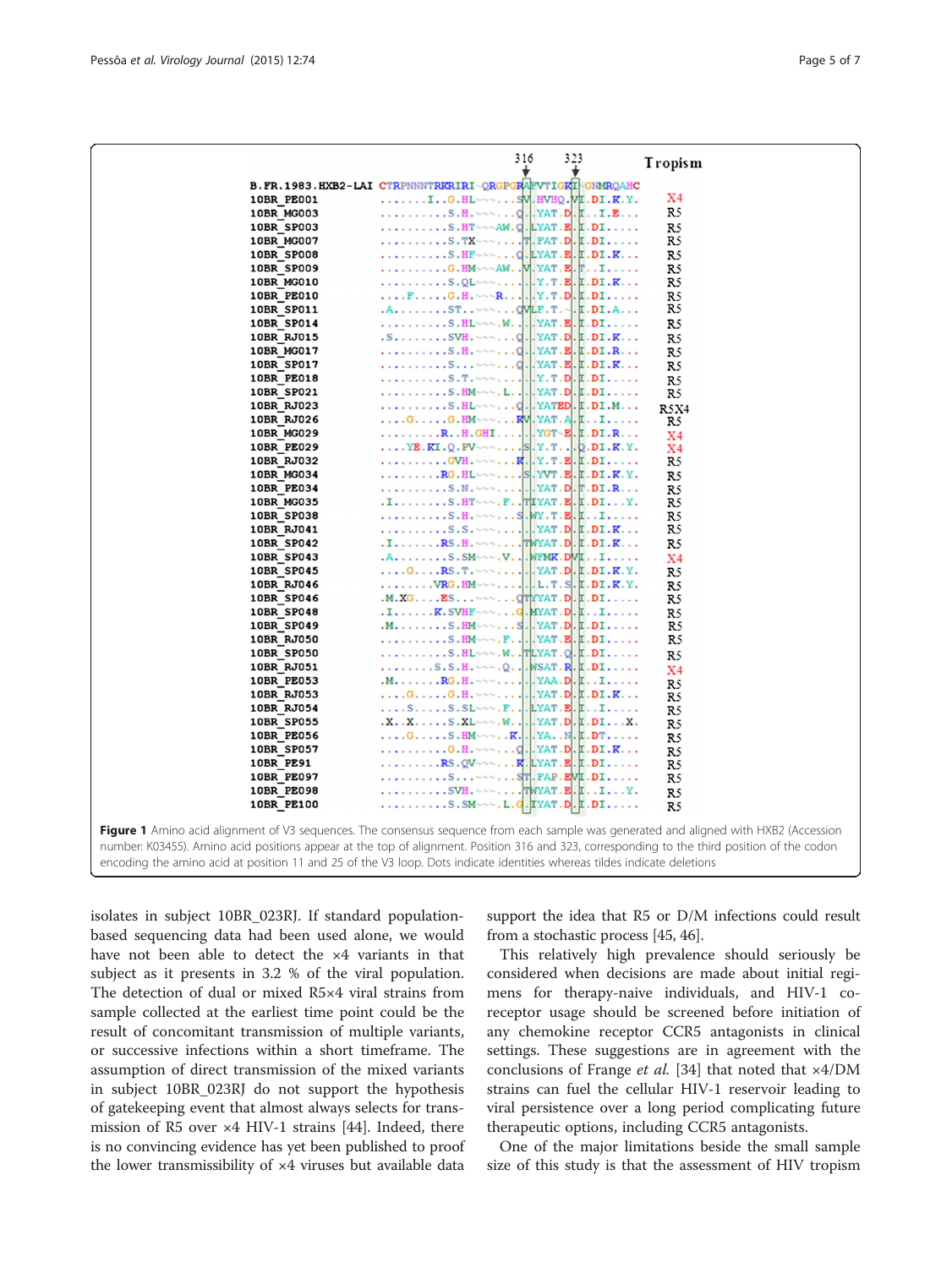<span id="page-5-0"></span>was limited to sequence- based algorithms rather than using phenotypic methods. Although phenotypic assays still have an edge over genotypic methods, genotypic predictors prove to be highly concordant with phenotype data and can reliably be used to determine viral tropism with better results in PBMC than in plasma samples [[47\]](#page-6-0). In this study, we used geno2pheno because it allows for an adjustable cutoff, and it can determine HIV-1 co-receptor usage in all viral genotypes. This method has shown a similar performance to the Trofile phenotypic assay, the most often used tropism method [\[48](#page-6-0)]. Moreover, the method has been shown to achieve higher sensitivity while retaining high level of specificity when compared with the performance of different algorithms [[49, 50\]](#page-6-0). In some samples there were little or no sequencing coverage in the V3 region and this may have biased the results of this study.

## Conclusions

Although the sample size is small and not representative, our findings add further support to the previous studies and show that  $\times 4$  variants may be frequently found at a relatively high proportion in early infected subjects. More studies with large samples size are needed to replicate our findings and to explore the clinical relevance of the variants with predicted usage of CXCR4 present in the light of both clinical progression and therapeutic approach. In conclusion, while suggesting CCR5 antagonists (maraviroc) as useful therapeutic approach, it has to be noted as a caution, that maraviroc resistant R5 strains described in present study were isolated from non-treated, recently HIV-1 infected individuals.

#### Abbreviations

HIV-1: Human immunodeficiency virus type 1; CXCR4: chemokine receptor type 4; CCR5: C-C chemokine receptor type 5; ×4: CXCR4-using virus; R5: CCR5-using virus; D/M: Dual-mixed virus; FPR: False positive rate; MPS: massively parallel sequencing; PBMCs: Peripheral blood mononuclear cells; NC: Net charge.

#### Competing interests

The authors declare that they have no competing interests.

#### Authors' contributions

SSS conceived and coordinated the study. RP and SSS performed the experiments and analyzed the data. ECS contributed with samples and reagents. SSS drafted the manuscript. All authors read and approved the final manuscript.

#### Acknowledgements

This work was supported by grants 2011/11090-5, 2011/12297-2, and 2014/ 24596-2 from the Fundação de Amparo à Pesquisa do Estado de São Paulo.

#### Author details

<sup>1</sup>Department of Pathology, Hospital das Clínicas, School of Medicine, University of São Paulo, São Paulo, Brazil. <sup>2</sup>Department of Infectious Disease/ Institute of Tropical Medicine, University of São Paulo, Sao Paulo, Brazil. <sup>3</sup>Medicina Instituto de Medicina Tropical de São Paulo, LIM 52 - Av. Dr. Enéas Carvalho de Aguiar, 470 - 2° andar - Cerqueira Cesar, 05403-000 Sao Paulo, SP, Brazil.

#### Received: 23 March 2015 Accepted: 5 May 2015 Published online: 14 May 2015

#### References

- 1. Berger EA: HIV entry and tropism: the chemokine receptor connection. AIDS. 1997;11(Suppl A):S3-16.
- 2. Bomsel M, David V. Mucosal gatekeepers: selecting HIV viruses for early infection. Nat Med. 2002;8(2):114–6.
- 3. Philpott SM. HIV-1 coreceptor usage, transmission, and disease progression. Curr HIV Res. 2003;1(2):217–27.
- 4. Casper C, Naver L, Clevestig P, Belfrage E, Leitner T, Albert J, et al. Coreceptor change appears after immune deficiency is established in children infected with different HIV-1 subtypes. AIDS Res Hum Retroviruses. 2002;18(5):343–52.
- 5. Connor RI, Sheridan KE, Ceradini D, Choe S, Landau NR. Change in coreceptor use correlates with disease progression in HIV-1–infected individuals. J Exp Med. 1997;185(4):621–8.
- 6. Scarlatti G, Tresoldi E, Bjorndal A, Fredriksson R, Colognesi C, Deng HK, et al. In vivo evolution of HIV-1 co-receptor usage and sensitivity to chemokinemediated suppression. Nat Med. 1997;3(11):1259–65.
- 7. Cooper DA, Heera J, Goodrich J, Tawadrous M, Saag M, Dejesus E, et al. Maraviroc versus efavirenz, both in combination with zidovudine-lamivudine, for the treatment of antiretroviral-naive subjects with CCR5-tropic HIV-1 infection. J Infect Dis. 2010;201(6):803–13.
- 8. Fatkenheuer G, Nelson M, Lazzarin A, Konourina I, Hoepelman AI, Lampiris H, et al. Subgroup analyses of maraviroc in previously treated R5 HIV-1 infection. N Engl J Med. 2008;359(14):1442–55.
- 9. Whitcomb JM, Huang W, Fransen S, Limoli K, Toma J, Wrin T, et al. Development and characterization of a novel single-cycle recombinant-virus assay to determine human immunodeficiency virus type 1 coreceptor tropism. Antimicrob Agents Chemother. 2007;51(2):566–75.
- 10. Hwang SS, Boyle TJ, Lyerly HK, Cullen BR. Identification of the envelope V3 loop as the primary determinant of cell tropism in HIV-1. Science. 1991;253(5015):71–4.
- 11. Lengauer T, Sander O, Sierra S, Thielen A, Kaiser R. Bioinformatics prediction of HIV coreceptor usage. Nat Biotechnol. 2007;25(12):1407–10.
- 12. Vandekerckhove LP, Wensing AM, Kaiser R, Brun-Vezinet F, Clotet B, De Luca A, et al. European guidelines on the clinical management of HIV-1 tropism testing. Lancet Infect Dis. 2011;11(5):394–407.
- 13. Gulick RM, Lalezari J, Goodrich J, Clumeck N, DeJesus E, Horban A, et al. Maraviroc for previously treated patients with R5 HIV-1 infection. N Engl J Med. 2008;359(14):1429–41.
- 14. De Jong JJ, De Ronde A, Keulen W, Tersmette M, Goudsmit J. Minimal requirements for the human immunodeficiency virus type 1 V3 domain to support the syncytium-inducing phenotype: analysis by single amino acid substitution. J Virol. 1992;66(11):6777–80.
- 15. Fouchier RA, Brouwer M, Broersen SM, Schuitemaker H. Simple determination of human immunodeficiency virus type 1 syncytium-inducing V3 genotype by PCR. J Clin Microbiol. 1995;33(4):906–11.
- 16. Swenson LC, Moores A, Low AJ, Thielen A, Dong W, Woods C, et al. Improved detection of CXCR4-using HIV by V3 genotyping: application of population-based and "deep" sequencing to plasma RNA and proviral DNA. J Acquir Immune Defic Syndr. 2010;54(5):506–10.
- 17. Alencar CS, Nishiya AS, Ferreira S, Giret MT, Diaz RS, Sabino EC. Evaluation of primary resistance to HIV entry inhibitors among brazilian patients failing reverse transcriptase/protease inhibitors treatment reveal high prevalence of maraviroc resistance-related mutations. AIDS Res Hum Retroviruses. 2010;26(12):1267–71.
- 18. Araujo LA, Junqueira DM, de Medeiros RM, Matte MC, Almeida SE. Naturally occurring resistance mutations to HIV-1 entry inhibitors in subtypes B, C, and CRF31\_BC. J Clin Virol. 2012;54(1):6–10.
- 19. Parisi SG, Andreis S, Mengoli C, Scaggiante R, Ferretto R, Manfrin V, et al. Baseline cellular HIV DNA load predicts HIV DNA decline and residual HIV plasma levels during effective antiretroviral therapy. J Clin Microbiol. 2012;50(2):258–63.
- 20. Raymond S, Delobel P, Mavigner M, Cazabat M, Encinas S, Souyris C, et al. CXCR4-using viruses in plasma and peripheral blood mononuclear cells during primary HIV-1 infection and impact on disease progression. AIDS. 2010;24(15):2305–12.
- 21. Verhofstede C, Brudney D, Reynaerts J, Vaira D, Fransen K, De Bel A, et al. Concordance between HIV-1 genotypic coreceptor tropism predictions based on plasma RNA and proviral DNA. HIV Med. 2011;12(9):544–52.